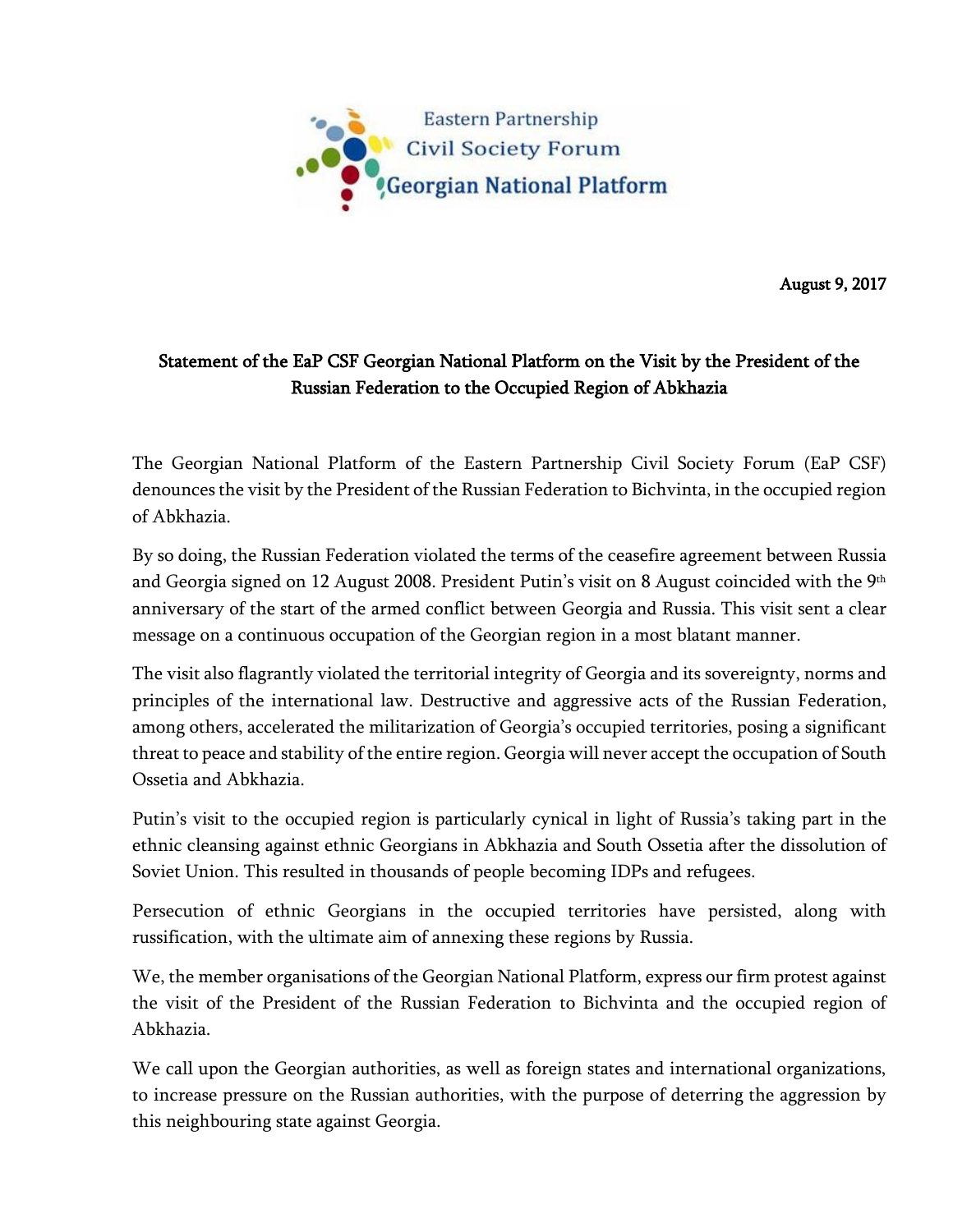## Signatory Organizations:

- 1. European Initiative Liberal Academy Tbilisi
- 2. Institute for Development of Freedom of Information
- 3. Georgian Young Lawyers' Association
- 4. Transparency International Georgia
- 5. Economic Policy Research Centre
- 6. International Society for Fair Elections and Democracy
- 7. Union "Article 42 of the Constitution"
- 8. EU-Georgia Business Council
- 9. Georgia's Reforms Associates
- 10. Youth Alternative
- 11. World Experience for Georgia
- 12. Foundation "Multi- Ethnic Resource Centre on Civic Education Development"
- 13. Human Rights Centre
- 14. United Public Movement "Multinational Georgia"
- 15. The Greens Movement of Georgia
- 16. New Generation for Democratic Georgia
- 17. Save The Future Generation
- 18. Association for the efficient use of the Georgian energy resources
- 19. Rehabilitation Centre for Victims of Torture, Violence and Pronounced Stress Impact EMPATHY
- 20. Association "Imedi"
- 21. Research-Intellectual Club "Dialogue of Generations"
- 22. Georgian Farmer's Association
- 23. Association "MERKURI"
- 24. Railway Workers New Trade Union
- 25. Georgia International Development Agency
- 26. "School-Family-Society" Association
- 27. International Center for Democratic Initiatives
- 28. Association of Tea Producers Georgia "Georgian Tea"
- 29. Civil Society and Democracy Development Center
- 30. Association "Atinati"
- 31. International Organization of Human Rights protection and Prisoners social welfare
- 32. Peaceful and Business Caucasus
- 33. Association for the Farmers' Rights Defence
- 34. Local Democracy Agency Georgia